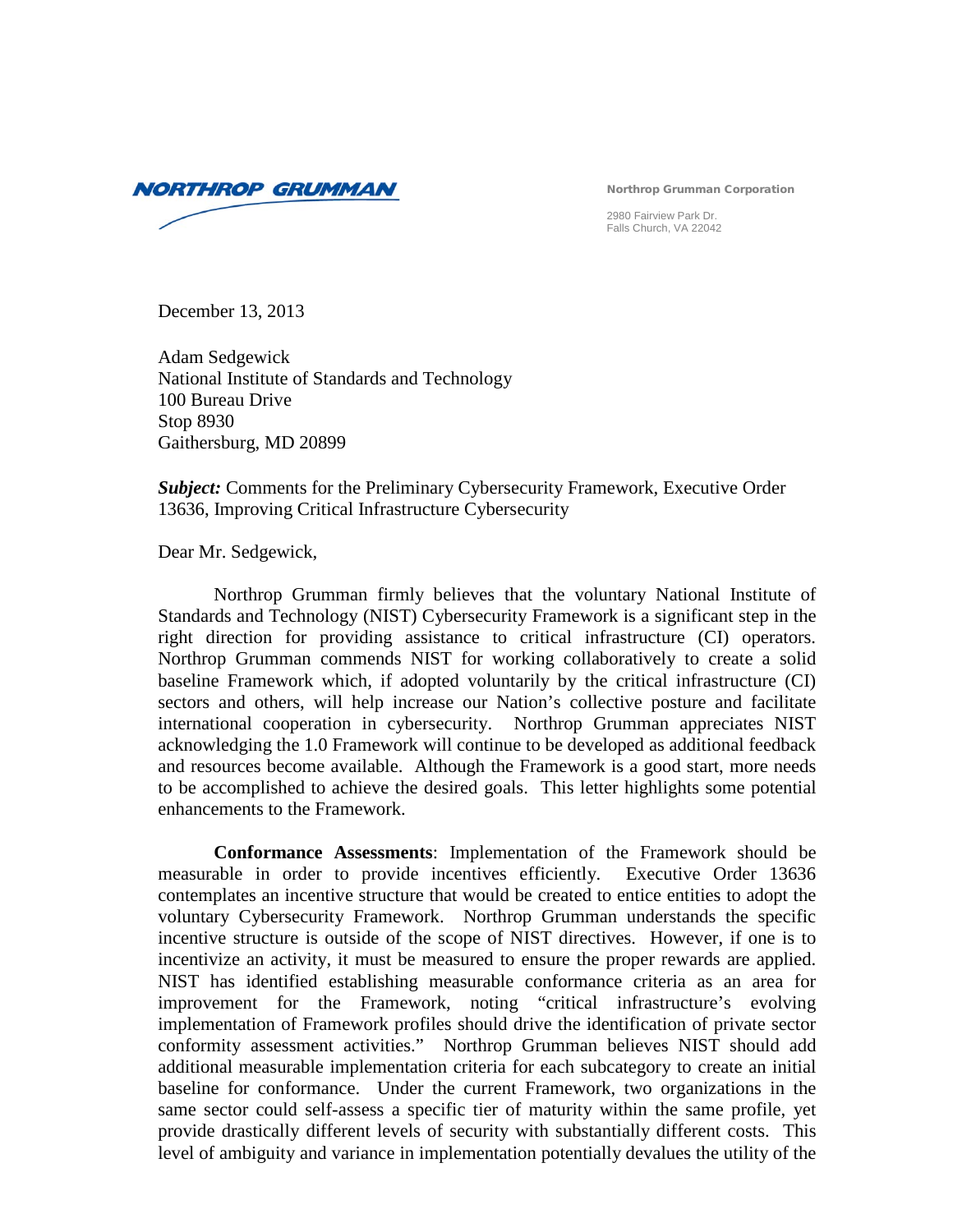Framework and could reduce adoption rates by not enabling cost-effective implementation. The Framework should provide repeatable assessments and objective comparisons. Strengthening baseline conformance assessments will enhance the benefits of Framework adoption.

**Implementation Examples**: The utility of the Framework would be increased for those critical infrastructure operators who might not be as mature in cybersecurity implementation if NIST would provide example implementations for each subcategory in the Framework. The Framework creates a common lexicon and standard with which to implement cybersecurity within the critical infrastructure sectors, but does not necessarily address examples of how the cybersecurity elements can be implemented. Absent more guidance, the Framework elements could be improperly estimated in terms of implementation costs, level of detail required, and overall impact of each element to the security posture of an organization. With such ambiguity, organizations could forego important security controls due to improper cost estimation, or expectations with respect to industry best practices. Implementation examples based on NIST's assessment of best practices could facilitate baseline implementation and thus increase successful adoption.

**Software and Hardware Security**: Best practices and standards to achieve software and hardware security, assurance, and quality should be added to the Framework. For example, CI operators could leverage the use of appropriate automated vulnerability analysis tools embedded in software code associated with Critical Digital Assets and/or Industrial Control Systems throughout their lifecycle. Software and System Assurance assessment and testing should also be integrated with Supply Chain Risk Management (Sec C.7). Northrop Grumman recommends NIST add Software and System Assurance as an area for future improvement. Inclusion of Software and System Assurance would align to the direction provided within the fiscal year 2013 National Defense Authorization Act (Sec. 933), which requires Department of Defense to address this area. Even though CI sectors may not be subject to any uniform requirements, it undeniably is a vulnerability that needs to be addressed by CI operators.

**Framework Governance:** It is not clear what the expected long term governance model for the Framework should be once the baseline is established. Since the Framework is so new, it seems plausible that the Government would maintain management of the Framework going forward with substantial Industry participation. However, some statements in the Framework suggest that the Government will divest itself of responsibility over the Framework and leave it purely to Industry. Clarification on the expectations of the Government with respect to long term governance of the Framework is necessary to properly set expectations.

**Information Sharing**: One area that could improve the practical utility of the framework and thus increase an adopter's security posture is including more explicit information sharing principles and guidelines. While the Framework does address the need for information sharing in a few areas, more guidance would be constructive,